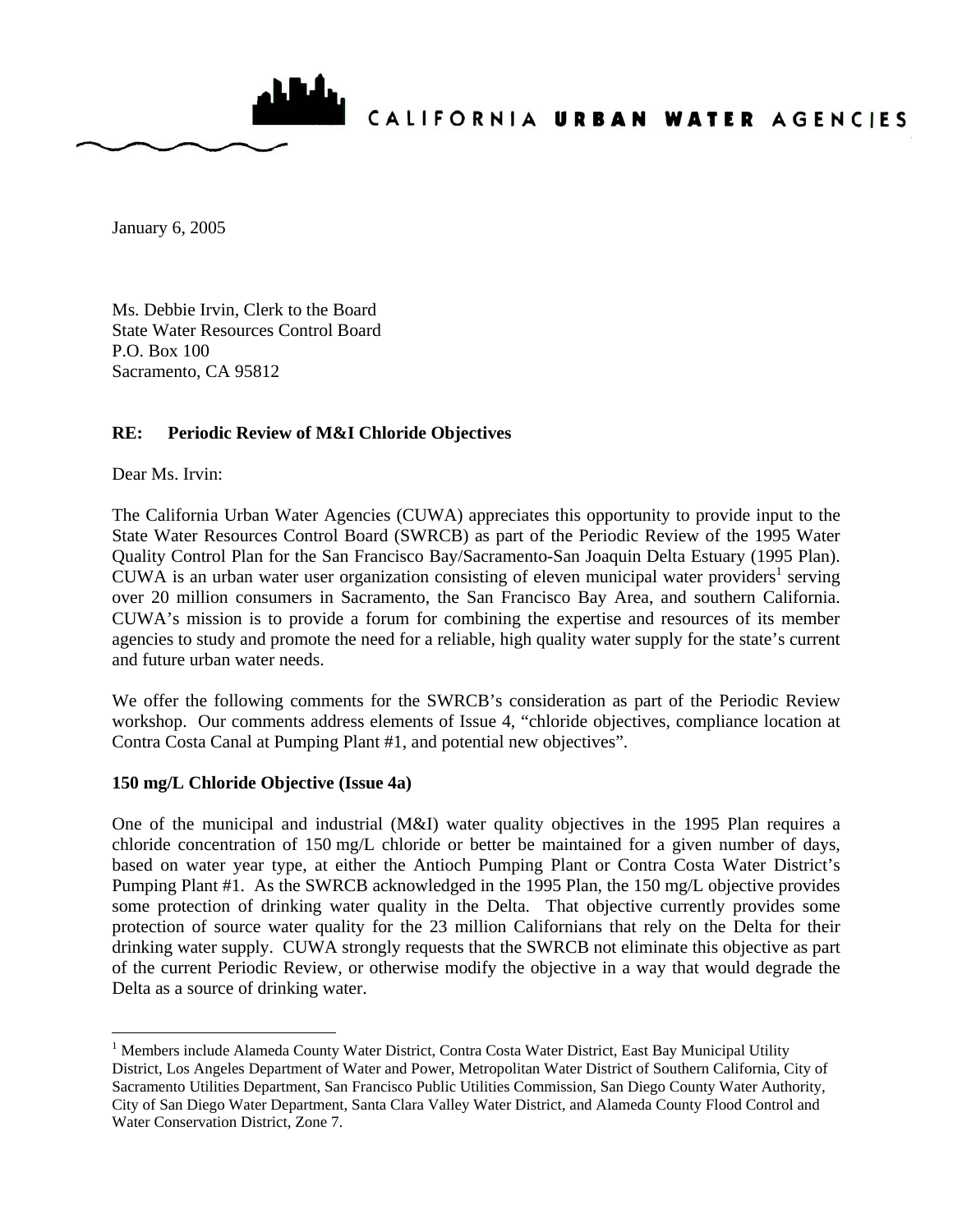Ms. Debbie Irvin, Clerk to the Board Periodic Review of M&I Chloride Objectives January 6, 2005 Page 2

## **Potential New Drinking Water Objectives (Issue 4c)**

**Central Valley Drinking Water Policy.** CUWA is working closely with the Central Valley Regional Water Quality Control Board (RWQCB), U.S. Environmental Protection Agency, the Department of Health Services, California Bay-Delta Authority, and interested stakeholders to develop a Drinking Water Policy for surface waters in the Central Valley. The objective of the drinking water policy is to provide clear guidance and regulatory mechanisms to ensure protection of drinking water source water quality in the Central Valley, including the Delta. Development of this policy includes conducting technical studies on sources of drinking water constituents of concern and evaluation of potential control strategies to identify those that are reasonably attainable and costeffective. SWRCB staff participates in the workgroup supporting the technical studies. The drinking water policy studies will provide information on appropriate water quality goals and implementation strategies for drinking water constituents of concern, including DBP precursors. It is anticipated that the drinking water policy studies and Basin Plan amendment will be completed by 2009.

Since the planned Central Valley drinking water policy will form a key building block upon which drinking water goals and programs would be based, it would be premature for the SWRCB to consider eliminating the 150 mg/L chloride objective until these studies are complete, and actions have been identified to improve Delta water quality. We ask that the SWRCB recognize the importance of this effort and its relevance to periodic review of the 1995 Plan.

**Disinfection By-products.** The September 30, 2004 SWRCB Staff Report regarding the Periodic Review discusses the matter of disinfection by-products (DBPs) as a potential consideration for new Plan objectives. The SWRCB's 1991 Water Quality Control Plan stated (page 5-5):

"Due to the concerns with DBPs in treated water from the Delta and in keeping with the goal (not objective) of obtaining the best available drinking water, the Board finds that, wherever feasible, municipal water supply agencies should strive to obtain bromide levels of 0.15 mg/l or less (about 50 mg/L chloride in the Delta)."

The SWRCB in 1991 was focused primarily on trihalomethanes but acknowledged that other DBPs are likely to become an issue in the future. In fact, the U.S. Environmental Protection Agency (EPA) has promulgated more stringent regulations for trihalomethanes since 1991 and has promulgated regulations for additional DBPs.

In 1998, CUWA convened a drinking water expert panel to determine what level of Delta source water quality would be needed to meet potential future EPA drinking water regulations for DBPs and microbial contaminants using conventional drinking water treatment facilities (*Bay-Delta Water Quality Evaluation - Draft Final Report.* Malcolm Pirnie, Inc., Camp, Dresser and McKee, University of Cincinnati. June 1998.) A bromide expert panel convened by the CALFED Bay-Delta Program in November 1998 subsequently supported the CUWA panel findings. These findings were incorporated into the CALFED Record of Decision (August, 2000) as a target for providing safe, reliable, and affordable drinking water in a cost-effective way. Specifically the target is to achieve either: (a) average concentrations at Clifton Court Forebay and other southern and central Delta drinking water intakes of 50 µg/L bromide and 3.0 mg/L total organic carbon, or (b) an equivalent level of public health protection using a cost-effective combination of alternative source waters, source control and treatment technologies. The CALFED Drinking Water Quality Program is